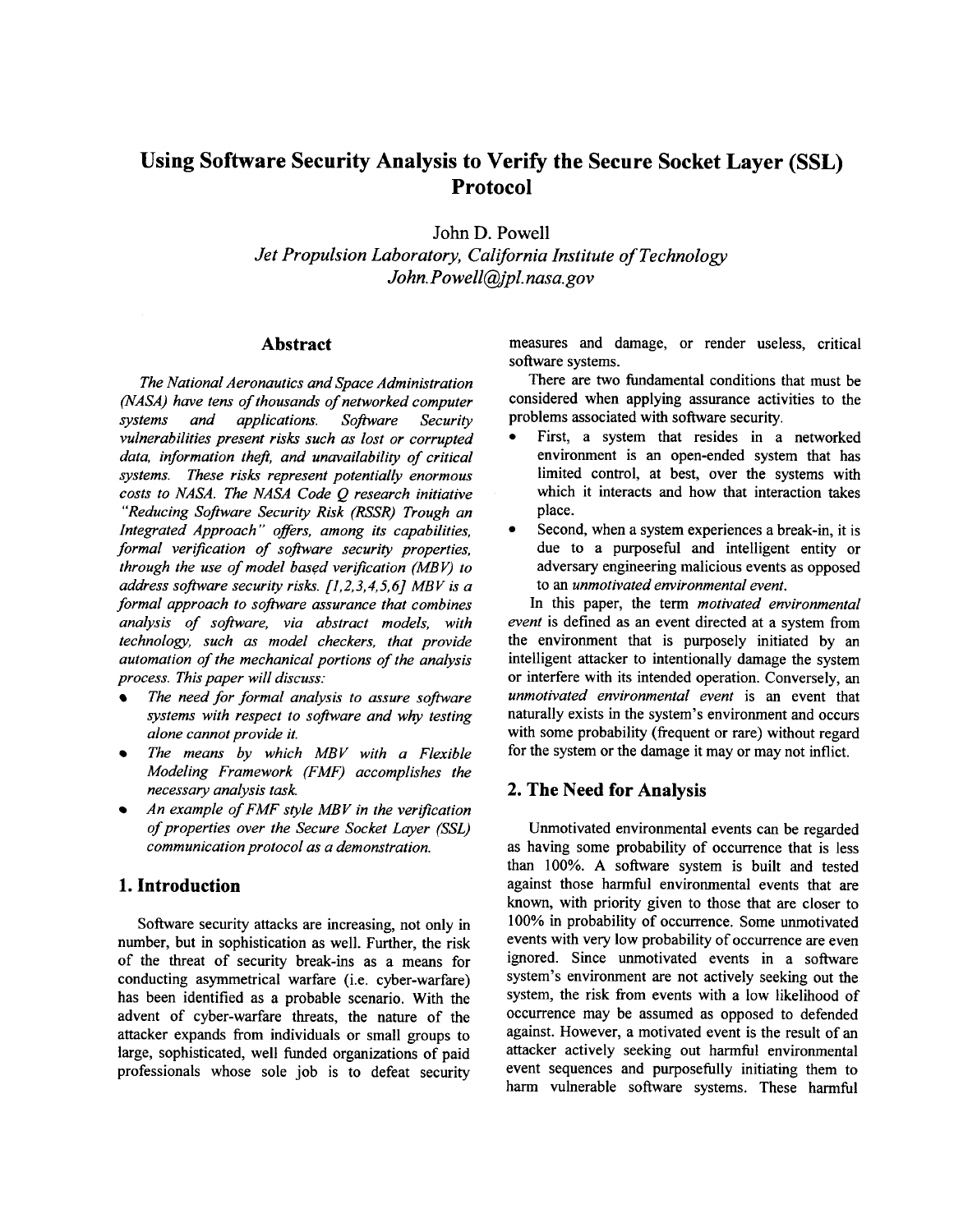sequences, if known by an attacker, must be regarded as having an occurrence probability of 100% because they are purposefully set in motion. The only barrier between the software system's security measures and the motivated environmental event is a lack of knowledge on the part of attackers that the successfully harmful event sequence(s) exist. Malicious adversaries discover harmful event sequences, not through testing but through a process of analysis of known parts of a software system that includes:

- *0* Probing the system
- **Collecting Data**
- Analyzing the data to discover vulnerabilities.
- Formulating exploits of the vulnerabilities.

The key point that is made clear by this process is that the simple testing of previously known cases of system exploitation is not the driving force that facilitates dangerous new break-ins. This is due in large part to the fact that most critical "trophy systems" that interest attackers most are maintained by system security professionals that have effectively guarded the system against previously known exploitations in response to past attacks. New exploits are derived ffom analysis of system behavior in multiple contexts to discover an interaction that has not yet been considered by **an**  organization's security professionals.

Testing alone cannot provide assurance for software security. Reliance solely on testing for improving software security is a primary reason for the "attack and patch" cycle in which the industry currently finds itself. Since potential attackers employ analysis of a software system, and its security defenses, to discover a system weakness, organizations must make similar types of system analysis a regular part of their system security practices.

Testing, by an attacker, can only be performed after the harmful event sequences are identified. The only time attacker testing takes place is in the form attacks perpetrated against vulnerable systems. Thus, by the time a test case is available for testing by the victim organization the attack has already occurred. When an attack is successful, patches are subsequently devised by reverse engineering the attackers analysis ffom information generated by the attack. The patches are then tested against the test case produced by the attacker's analysis. However, by this time, attackers' consistent focus on analysis has devised an entirely new class of attacks.

The only way to increase assurance of a software system's security defenses is through analysis with testing as a follow-on activity. Many software systems and their security defenses are already under analysis. Unfortunately, the current paradigm often involves attackers performing the analysis. The system owners, as opposed to attackers, must begin to perform analysis of software systems and their defenses. This is the only way to:

- *0* Provide assurance of software security.
- Reduce reliance on the "attack and patch" cycle.  $\bullet$
- Achieve any anticipatory advantage over future classes of attacks.

Technologies such as MBV and other formal methods offer a means to perform these analyses.

## **3. Model Based Verification**

MBV, as it is used in this research, makes use of discrete finite models to verify critical system properties. The FMF is a generic approach to modeling and verification. However, the specific MBV and FMF properties addressed in this paper focus on software security pertaining to the SSL protocol.

Network security properties often focus on characteristics that are manifested though the operation<br>of multiple software components operating of multiple software components concurrently. The concurrent nature of the systems results in **an** operational space that is too large to verify by traditional testing techniques. MBV with the FMF offers a method of verification of critical system security properties early in the development lifecycle before an implementation exists. This makes MBV valuable because software security vulnerabilities introduced in the early lifecycle phases are costly to remove in later phases. A vulnerability that goes undetected until after system deployment results in the addition of cumbersome "patches" to mitigate the vulnerability. These "patches" may introduce new vulnerabilities in addition to mitigating the ones being corrected.

## **3.1. Model Checking**

MBV with the FMF uses Model Checking (MC) **as**  a core technology. MC verifications, based on discrete finite models, can be used to verify and check compliance to desired security properties. Many security properties cannot be verified by test activity alone. However, verification through analyses and modeling at the design stage can increase the confidence that the specification provides a sound base for developing a secure application, system or communication protocol. The analysis and modeling process can begin early in the software development life cycle and continue into implementation. Modeling tools and languages used together provide a machinereadable model that facilitates automated verification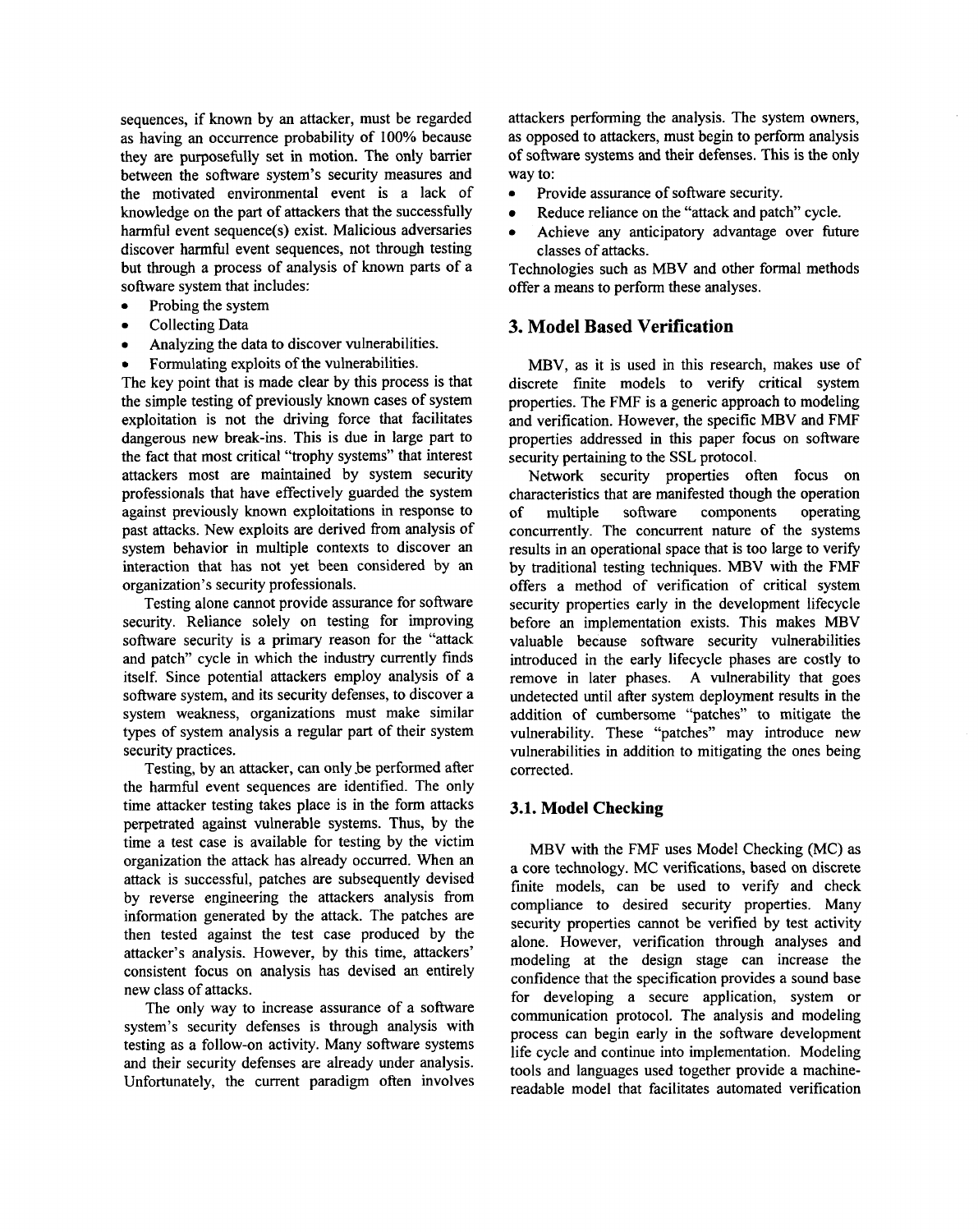

**Figure 1: Concurrent Processes** 



**Figure 2: Interleaving of Processes** 

of system properties. Models must be updated and reverified periodically, as requirements and designs become more mature. Analysis of up-to-date models can contribute to verification by testing programming code through test case generation from the Model Checking analyses. **[8,9]** 

Software model checkers automatically explore all paths from a start state in a computational tree (See Figures 1 & 2). The computational tree may contain repeated copies of sub-trees. State of the **art** Model Checkers, such as SPIN, exploit this characteristic to improve automated verification efficiency. The objective is to verify system properties with respect to models over as many scenarios as feasible. Since the models are an abstract representation of functional capabilities under analysis, the number of feasible scenarios is much larger than the set that can be checked during testing. Model Checkers differ from traditional formal techniques such as formal proofs (and theorem provers) by the following characteristics:

- Model checkers are operational as opposed to  $\bullet$ deductive
- Model checkers provide counter examples when properties are violated (error traces)
- Their goal is oriented toward finding errors as  $\bullet$ opposed to proving correctness since the model is an abstraction of the actual system

The MBV techniques, using MC as a core technology, exhaustively explores a system's finite operational state space. The objective is to verify system properties over all possible system scenarios. MC also provides counter examples when properties are violated, which are then used as traces for test case generation. [ **7,8,9]** 

MBV techniques, such as MC, are not without drawbacks. These include:

- MBV's resistance to fast adaptation of system models. This hinders MC's ability to evolve a system model in a timely manner when the system definition is volatile.
- The state space explosion problem inherent in model checking. [10] The operational state space that a model checker must search to verify properties grows at an exponential rate as the model becomes more detailed in response to system's that are large and/or complex. *0*

#### **3.2. The Flexible Modeling Framework**

The FMF is offered as a means to bring software security issues under formal control while mitigating the drawbacks of MC discussed above. The FMF seeks to achieve this by a divide and conquer approach. As such, the FMF is a: 1) System for building models in a component based manner to cope with system evolution in a timely manner, 2) Compositional verification approach to delay the effects of state space explosion for larger and/or complex system models.

Modeling in a component-based manner involves the building of a series of small sub-models. Then, these components can be combined and verified over system properties of interest in a compositional manner.

The compositional verification approach used in the FMF seeks to verify properties over individual model components and then over strategic combinations of them. The goals of this approach are to:

- Infer verification results over systems that are  $\bullet$ otherwise too large for MC from the results of strategic overlapping subsets of the system in the form of model component combinations.
- Retain verification results from individual components and component combinations to increase the efficiency of subsequent verifications.

# **4. Model Based Verification of the SSL Protocol**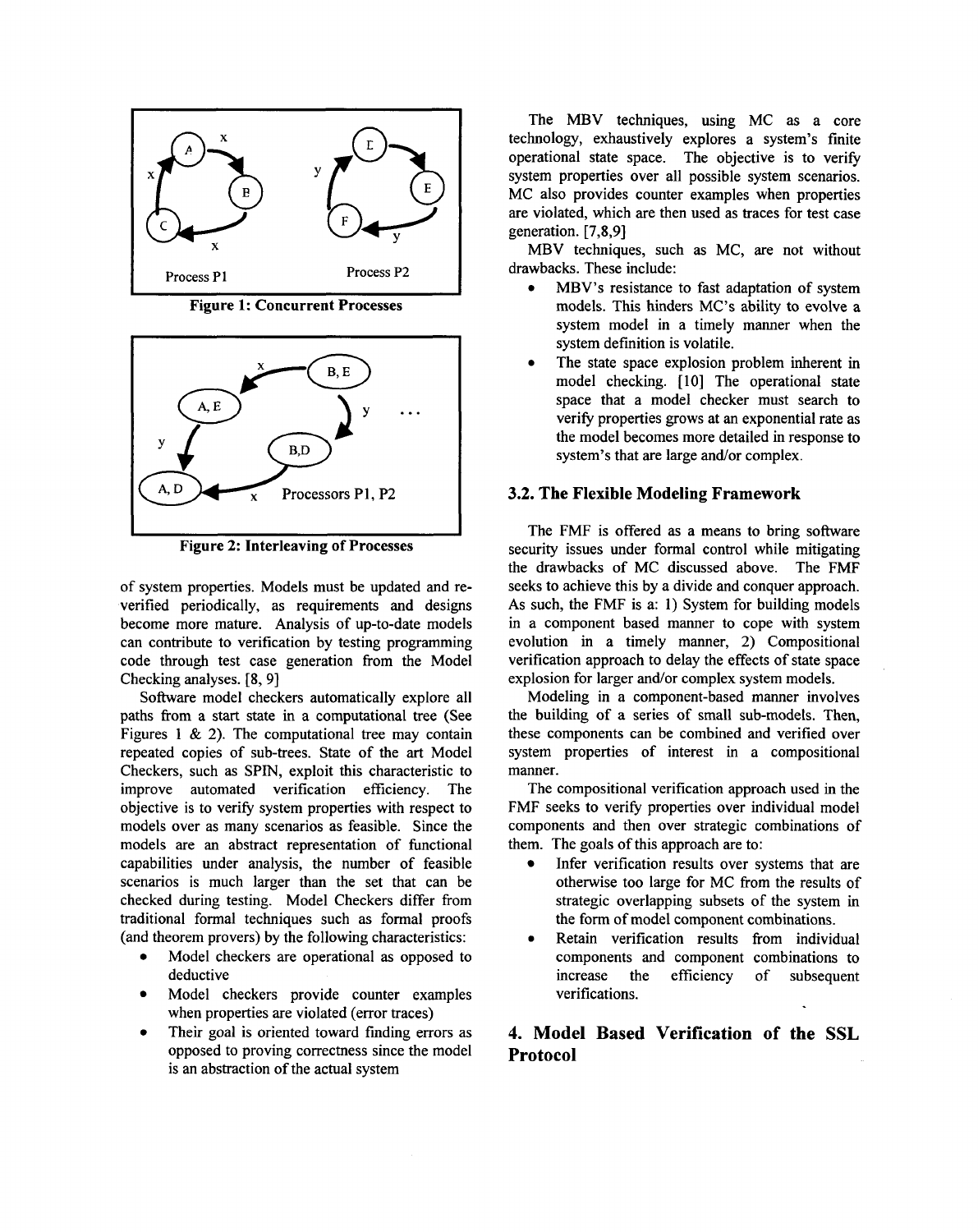

**Figure 3: SSL Communication Protocol Model Component** 

As an example of a verification activity performed at JPL using MBV with the FMF, the SSL protocol was examined. The SSL protocol was modeled along with three potential classes of attacks in a component based manner. Properties of interest focused on the SSL protocol's ability to avoid falling prey to each class of attacks by recognizing the onset an attack taking appropriate action. The application of SSL protocol against the attack classes at varying degrees of rigor allowed by the SSL specification was analyzed by using the FMF. It is important to note that the verification of the SSL protocols resilience under attack did not involve testing each individual known instantiation of attacks but analysis of entire classes of attacks simultaneously. Further, analysis of the varying degrees of SSL rigor was a built-in side effect of the FMF verification methodology of verifying multiple overlapping component combination subsets during the verification of SSL as a whole. This not only produced results of SSL handling attacks but also identified the portions of the SSL specification that are essential in defending against each attack class.

Figure 3 shows how SSL model components can be mixed and matched within the FMF to verify correctness properties over multiple variations of SSL behavior. Development of a single model containing all possible behaviors can be counter-productive. Combining behaviors that do not reasonably co-exist in

a system produces many false property violations. False violations under those conditions would flood the analyst with so much data to review that the timeliness of verification results would be compromised. Further, upon fmding a valid violation of a system property in the environment of an overall model, the counterexample will often be convoluted by irrelevant interim model transitions. Thus, isolating and recommending corrective action in that environment becomes a long and tedious analysis task. When the model is separated into variations through the use of FMF, valid verification knowledge can be easily extracted from the pattern of violations and nonviolations over the model variations. The FMF approach is a means for determining critical system functionality with regard to software security properties thereby isolating vulnerable areas for corrective actions. Finally, in an open system, such as the SSL protocol and its environment, an all-encompassing model will unduly stress the limits of the test platform's memory constraints due to excessive state space explosion without the use of the FMF.

Four SSL correctness properties were verified over the FMF model components. They are

1. The SSL secure communication shall initialize eventually unless less an attack has successfully inserted itself in such a manner that the resulting secure communication will be compromised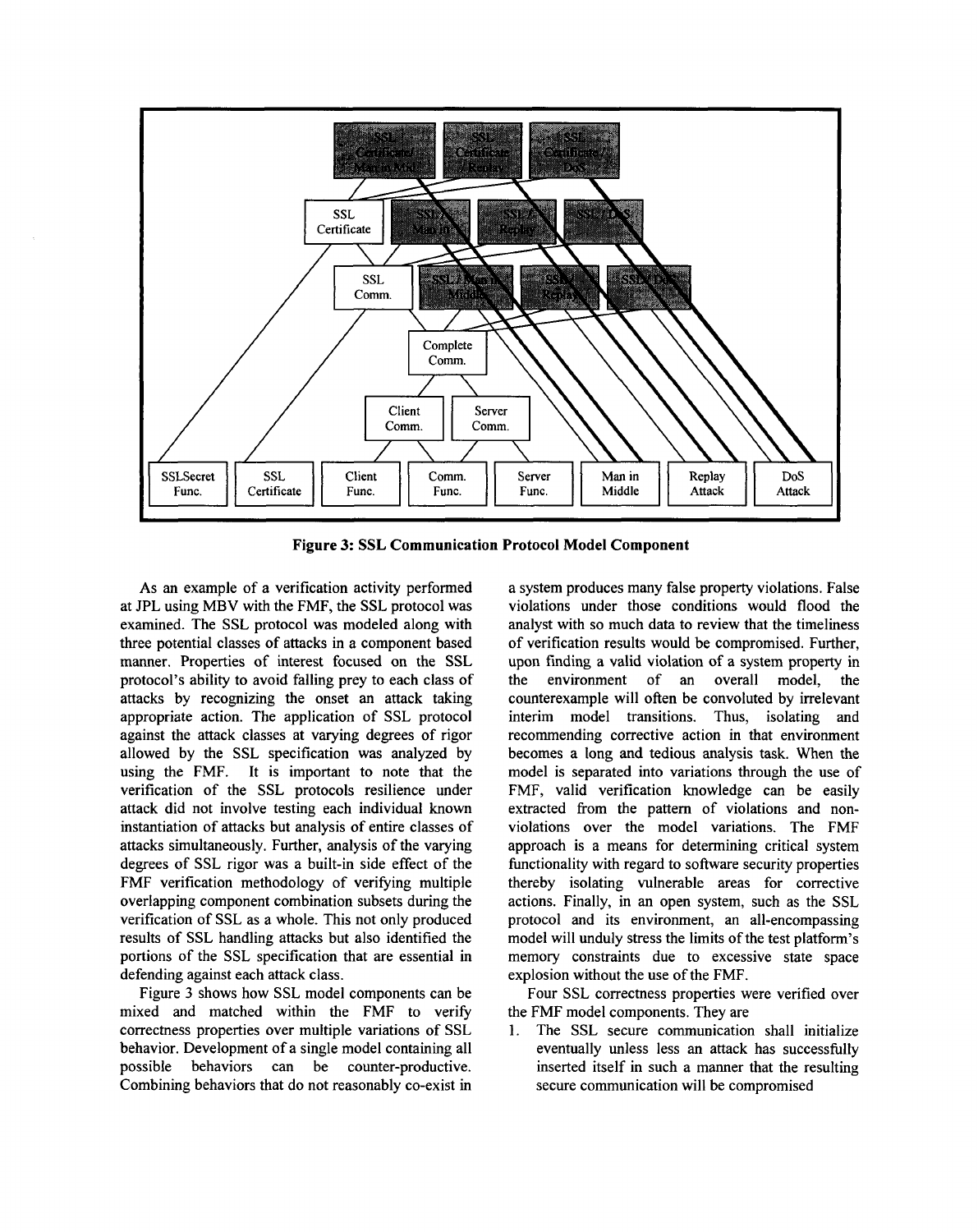| Each communicating entity<br>will eventually achieve and<br>execute the exchange of secure<br>communication | No Attack       | Man in the<br>Middle<br><b>Attack</b> | Replay<br><b>Attack</b> | <b>DoS</b><br>attack |
|-------------------------------------------------------------------------------------------------------------|-----------------|---------------------------------------|-------------------------|----------------------|
| <b>Signed SSL Entities</b><br>(Certificates)                                                                | No<br>Violation | Violation                             | Violation               | Violation            |
| <b>Unsigned SSL Entities</b><br>(No Certificates)                                                           | No<br>Violation | N <sub>0</sub><br>Violation           | Violation               | Violation            |
| <b>Non-SSL Client Server Entities</b>                                                                       | No<br>Violation | No.<br>Violation                      | Violation               | Violation            |

# **Table 1: Verification Results Summary**

- **2.**  Once secure communication is establishhed secure contacts and responses will always be reached
- **3.**  A secure message that has been intercepted shall be detected and not accepted by the SSL recipient of the secure message
- Under the rules for attacks, an attack may only 4. read unsecured messages or secured messages if the SSL secret has previously been captured.
- Securely communicating entities shall not reveal *5.*  their secret even during the handshake initialization.

The significant verification results shown in Table **1**  indicate that:

- The absence of a violation in the "No Attack" indicates that SSL entities communicate correctly when no attack is present. This provides and early baseline that the model is reasonable. **1.**
- 2. Only the SSL entities using signed certificates recognized a Man-in-the-Middle Attack. The violation in the "Man in the Middle Attack" column corresponding to SSL entities with certificates indicates that communication was correctly aborted in before exposing secure communication in response the recognized attack.
- 3. The Replay Attack failed to access secure communication. The model did not distinguish between behaviors of SSL versus non-SSL entities in terms of the property verification. The violations resulted from the attack starving off effective communication between the entities. Therefore, while the attack was successfid in disrupting intended system operations it did not specifically defeat SSL in that secure information was not accessed
- The **DoS** Attack did deadlock the system but did not capture secure communication. The **DoS** attack had effects similar to the Replay attack in that SSL was not specifically defeated but the system was disrupted. **4.**

Further analysis shows that Replay attacks and **DoS**  attacks are related at a very high level. In a hierarchical classification of attack types, the Replay and **DoS**  attacks will likely fall into the same class of attacks at the middle to upper levels of the hierarchy. This information is valuable in making overall software security recommendations during the development lifecycle. At the design level, it is highly likely that one set of principles will address both types of attacks. This will simplify the problem in terms of building security into the software system prior to its implementation.

# **5. Conclusion**

Testing is an important part of building security into software under development and responding to breakins and vulnerabilities discovered after deployment. However, formal analysis must be employed along with testing if organizations are to provide continued assurance that critical networked systems are as secure as possible. Formal analysis compliments traditional testing by revealing the dangerous core catalysts of attacks. Further, these catalysts often show that many seemingly unrelated attacks could be treated as a single class of vulnerabilities for purposes of securing critical systems. MBV used in conjunction with the FMF offers a means to analyze vulnerabilities, such as those described in the SSL case study, early in the software development lifecycle. By addressing vulnerabilities and security issues before an implementation exists the cost of correction is decreased while the resilience of the system in the face of attacks is increased.

# **6. Acknowledgement**

The work described in this abstract was carried out at the Jet Propulsion Laboratory, California Institute of Technology, under a contract with the National Aeronautics and Space Administration.